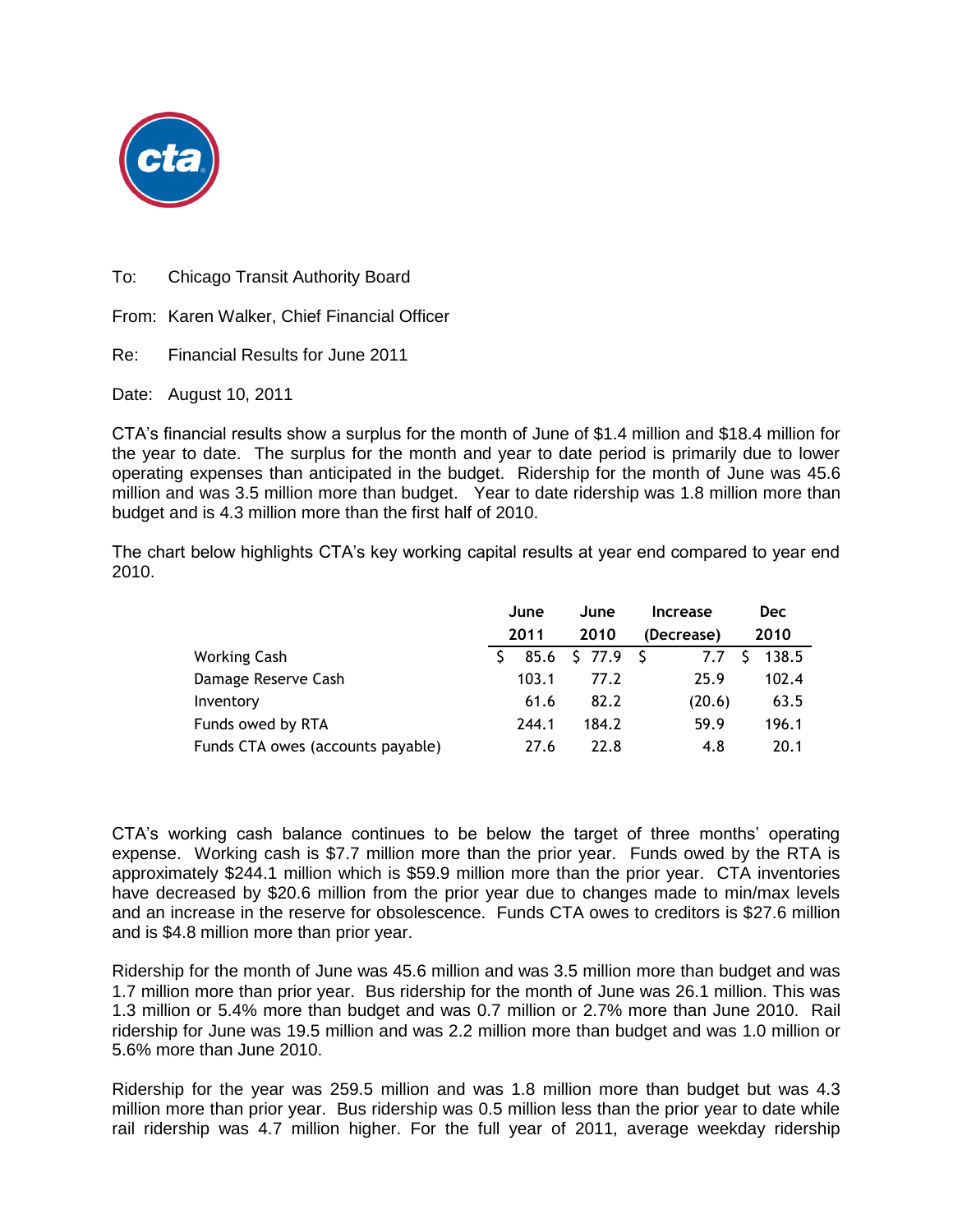increased 1.63% from 2010, average Saturday ridership decreased 0.08% and average Sunday ridership increased 4.31%.

Free rides totaled 6.8 million for the month and 36.6 million for the year; this is on par with June 2010 and 1.0 million less for the year to date. Free rides for seniors went into effect on March 17, 2008. The majority of free rides occurred on the bus system. Bus accounts for 5.6 million of the total free rides for the month while rail is 1.2 million.

Public Funding Required for Operations for the month and the year was \$58.3 million and \$347.1 million, respectively and was favorable to budget by \$1.4 million and \$18.4 million, respectively.

Recovery Ratio, which measures the percentage of operating expenses CTA funds from internally generated revenues, was 57.02% for the month and 55.61% for the year. This was favorable to budget by 2.01 percentage points for the month and 1.63 percentage points for the year to date.

Operating Expenses for the month and year equaled \$109.4 million and \$639.8 million, respectively. For the current month, operating expenses were \$1.3 million or 1.2% less than budget. All expense categories were less than or equal to budget, except for fuel for revenue equipment and security services. For the year to date period, operating expenses were \$27.4 million lower than budget with all categories of expense favorable to budget, except for security.

Labor Expense was \$76.2 million for the month of June and was \$0.5 million less than budget due to the prolonged hiring freeze and more charges to capital jobs than anticipated in the budget. Labor expense for the year to date equaled \$445.9 million and was favorable to budget by \$14.1 million.

Material Expense was \$6.3 million for the month and was under budget by \$0.3 million or 4.9%. Material expense for the year to date equaled \$34.9 million and was favorable to budget by \$4.4 million.

Fuel for Revenue Equipment was \$5.0 million for the month and was \$0.4 million more than budget and was on par with budget for the year to date. Fuel expense is \$1.6 million more than the first half of 2010 due to greater consumption than anticipated in the budget. The gross average price paid per gallon for the month was \$3.45. The fuel swap decreased the average price by \$0.39 bringing the net cost per gallon to \$3.06 for the month of June 2011. The budget assumed an average price of \$3.08 per gallon.

Electric Power for Revenue Equipment was \$2.1 million for the month and \$14.8 million for the year. Power expense was favorable to budget by \$0.2 million for the month and \$0.4 million for the year to date. Compared to the prior year to date, power cost was \$1.6 million lower due to the negotiated electric supply contract.

Provision for Injuries and Damages Expense was \$1.3 million for the month and \$7.5 million for the year to date period and is on par with budget.

Purchase of Security Services was \$3.4 million for the month and was \$0.6 million more than budget. Year to date security expense is \$18.4 million and was \$1.3 million more than budget.